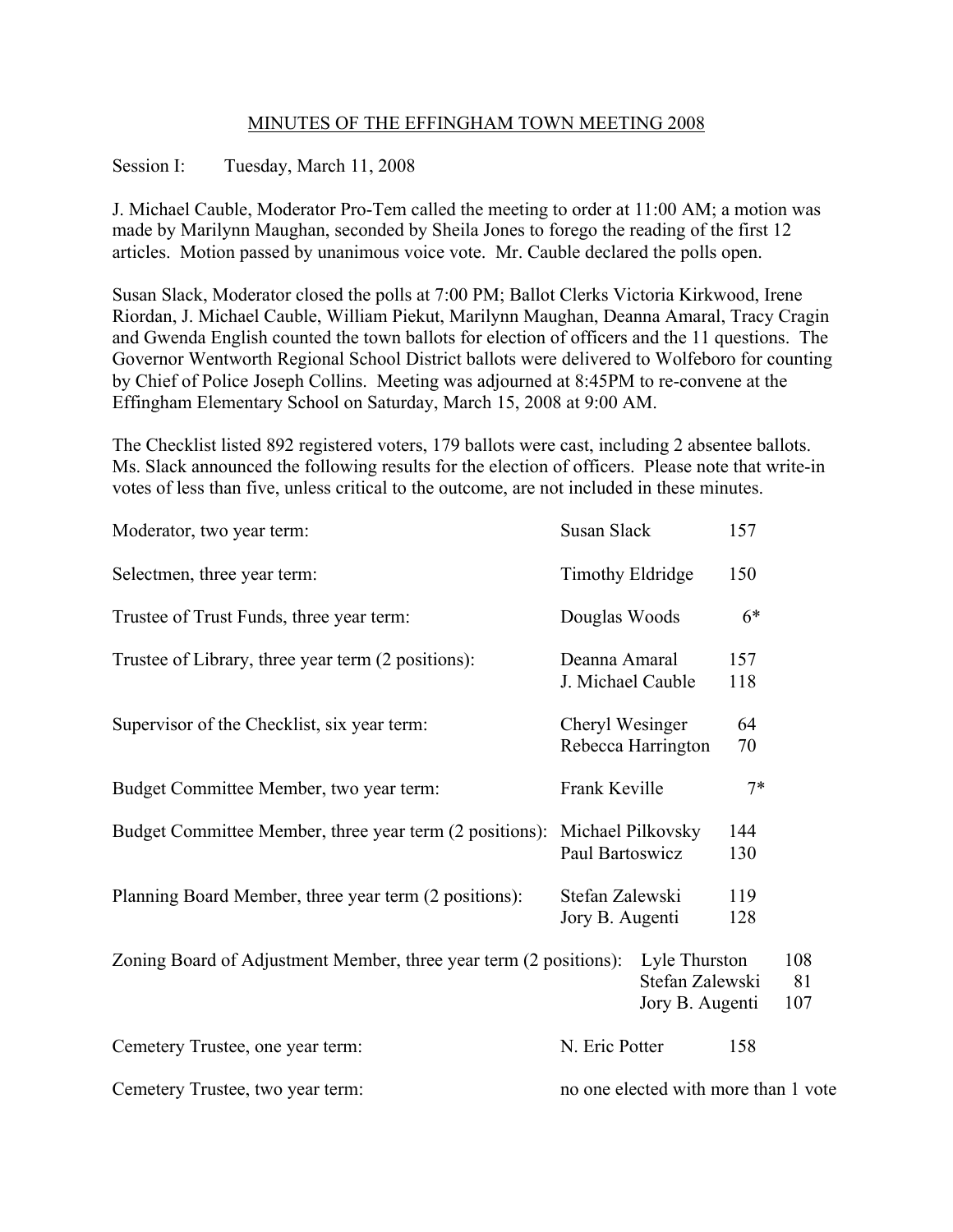Cemetery Trustee, three year term: David Manley 142

\*all persons elected to these positions were write-ins.

Article 2. To see if the Town will vote in favor of having the office of the Town Clerk combined with the office of the Tax Collector, thereby creating a new office of the Town Clerk-Tax Collector to be held by one individual. If a majority of those persons voting on the question, vote in favor of creating the combined office of Town Clerk-Tax Collector in 2008, at the 2009 annual meeting, the voters of the Town of Effingham shall choose by ballot, one individual as Town Clerk-Tax Collector and that individual shall serve a term of three (3) years.

YES 135 NO 42

Article 3. Are you in favor of Zoning Amendment 2008-2 as proposed by the Planning Board, to add Article 19: Floodplain Ordinance, establishing an ordinance that will qualify the town for enrollment in the National Flood Insurance Program.

The Planning Board is in favor of this article YES 141 NO 35

Article 4: Are you in favor of Zoning Amendment 2008-3, as proposed by the Planning Board, to amend Article 18, Section 1804: Applicability, to replace "Open Space/Conservation Subdivision is allowed in the Rural Agricultural and Village Districts by Planning Board approval. It is not allowed in the Historic and Province Lake Districts" with the sentence, "Open Space/Conservation Subdivision is allowed in all zoning districts by Planning Board approval."

The Planning Board is in favor of this article. YES 118 NO 59

Article 5: Are you in favor of Zoning Amendment 2008-4, as proposed by the Planning Board, to 1) add Section 709, Voluntary Demolition/Removal and Replacement of Non-Conforming Structure, 2) add to Article 10: Use Specific Conditions for Approval for Non-Conforming Structure (Voluntary Demolition/Removal and Replacement), and 3) add to Article 10, Table 1 "Non-Conforming Structure (Voluntary Demolition/Removal and Replacement)," permitted by special exception in all districts and zones. The intent of this amendment is to make it easier for the owner of a non-conforming structure to voluntarily demolish or remove and replace the structure.

The Planning Board is in favor of this article. YES 133 NO 41

Article 6: Are you in favor of Zoning Amendment 2008-5, as proposed by the Planning Board, to change the wording of Section 702.1 to read, "Upon approval of a special Exception permit by the Zoning Board of Adjustment (see Article 10 Non-Conforming Use Change or Expansion), a nonconforming use may be changed or expanded upon a finding by the ZBA that such a change will bring the use into closer conformance with the provisions of this Ordinance, or will make the nonconforming aspect no worse. A use will be deemed to have been brought into closer conformance with the provisions of this Ordinance, or have been made no worse, if it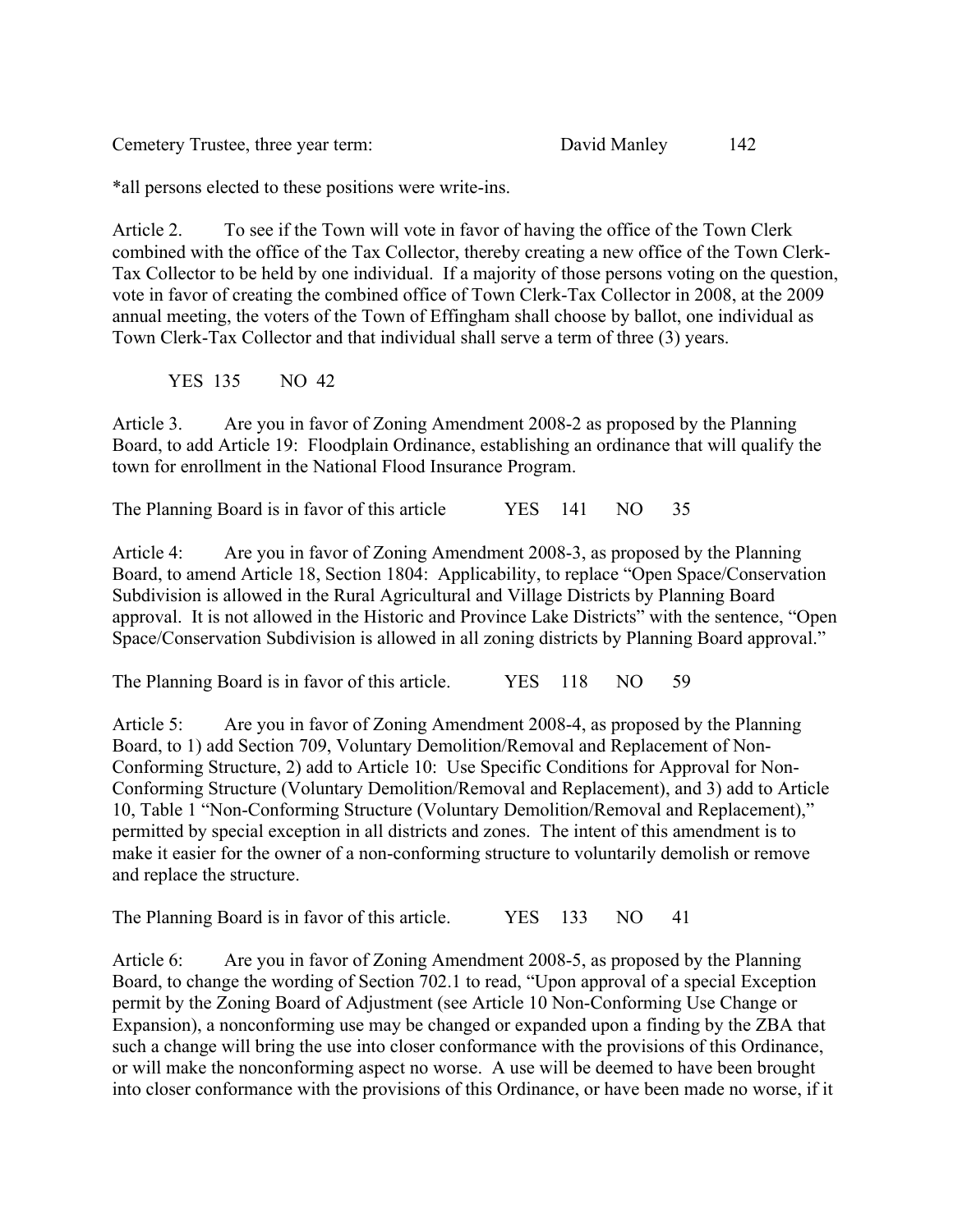is less or no more intense than the previous nonconforming use, as measured by volume and type of traffic expected to be generated, size of building or structure housing the use, number of potential customers, number of bedrooms, or similar measures of intensity of use. The ZBA may approve, approve with conditions, or disapprove requests under this section.

The Planning Board is in favor of this article. YES 113 NO 57

Article 7: Are you in favor of Zoning Amendment 2008-6, as proposed by the Planning Board, to replace the word "use" with "structure" in the last sentence of Section 704. The intent of this amendment is to resolve an inconsistency in terms used in Section 704.

The Planning Board is in favor of this article. YES 128 NO 30

Article 8: Are you in favor of Zoning Amendment 2008-7, as proposed by the Planning Board, to remove Building Height from Section 302: Definitions, as it is already defined under Section 606.

The Planning Board is in favor of this article. YES 125 NO 43

Article 9: Are you in favor of Zoning Amendment 2008-8, as proposed by the Planning Board, to remove the words under Section 401, Purpose: "ordinary high water mark." The intent of this amendment is to resolve an inconsistency in terms used in Section 401.

The Planning Board is in favor of this article. YES 127 NO 41

Article 10: Are you in favor of Zoning Amendment 2008-9, as proposed by the Planning Board, to amend the town zoning ordinance to correct typographical and punctuation errors throughout the document. This is a housekeeping issue.

The Planning Board is in favor of this article. YES 138 NO 34

Article 11: Are you in favor of Zoning Amendment 2008-10, as proposed by the Planning Board, to amend the definition of Recreational Vehicle in Article 2, Section 302, to 1) change the allowable width to not more than eight and a half  $(8 \frac{1}{2})$  feet, and 2) add the sentence, "This definition does not include any trailer or vehicle for which a special permit is required for transportation along any roadway, in accordance with RSA 266:24." The intent of this article is to clarify the definition of Recreational Vehicle in this ordinance.

The Planning Board is in favor of this article. YES 98 NO 73

Article 12: Are you in favor of this amendment to the Town of Effingham Zoning Ordinance proposed by Citizens Petition, as follows: To amend Article 3, Section 302, entitled "Definitions" by changing the definition of "\*Recreation Vehicle\* a) Travel Trailer" by increasing the size of the allowed body main frame area from its current 320 square feet to 400 square feet. Currently the definition of Travel Trailer reads as follows: a) Travel Trailer --- shall mean a vehicular, portable structure built on a chassis, designed as a temporary dwelling for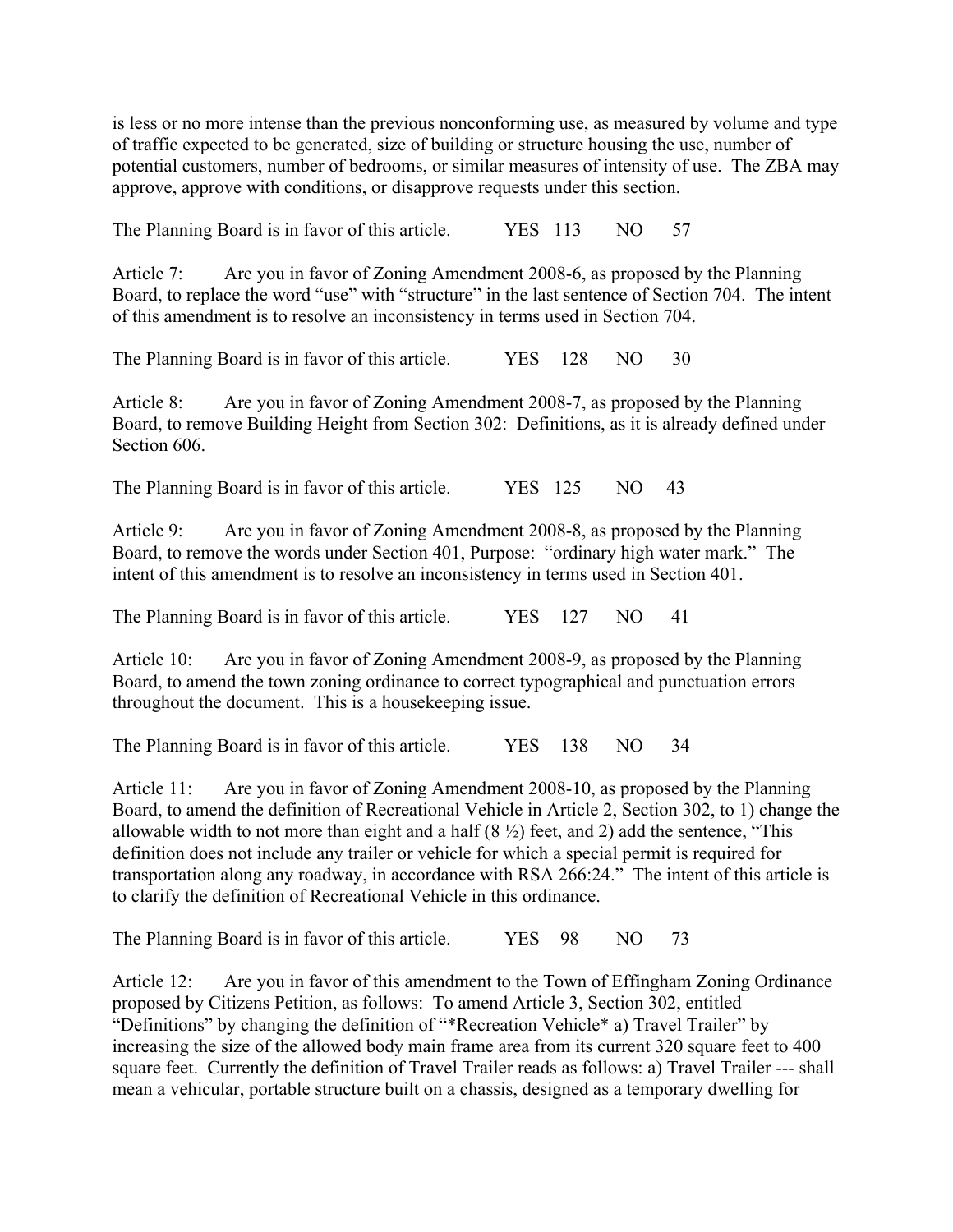travel, recreation and vacation use having a body width of not more than eight (8) feet and length of not more than forty (40) feet." After passage of this amendment, the definition of Travel Trailer would read: a) Travel Trailer --- shall mean a vehicular, portable structure built on a chassis, designed as a temporary dwelling for travel, recreation and vacation use having a body main frame area of no greater than 400 square feet.

The Planning Board is not in favor of this article. YES 87 NO 84

Session II: Susan Slack, Moderator gaveled the meeting to order 9:15 AM on Saturday, March 15, 2008 with approximately 65 Effingham voters in attendance. Moderator Slack held a moment of silence in honor of those Effingham residents who passed away in 2007. Town Clerk Marilynn Maughan read the election results from March 11, 2008. Moderator Slack then proceeded to explain how the meeting would be conducted and read Article 13 to the voters present.

Article 13. To see if the Town will vote to raise and appropriate the sum of Twenty Five Thousand Dollars (\$25,000.00) to paint the exterior of the Town Hall/Library Building. This requires a majority vote. The Selectmen and the Budget Committee recommend this appropriation.

# The article was moved by William Piekut, seconded by James Morris. Following a discussion the article passed by unanimous voice vote.

Article 14. To see if the Town will vote to raise and appropriate the sum of Thirty One Thousand Five Hundred and Eleven Dollars (\$31,511.00) to contract the services of Avitar Associates of New England, Inc., for the year 2008. This sum represents payment for the third year of a five-year level funded contract that provides for a full update of property values to market rate in 2010 as required by RSA 75:8-a, as well as general assessing services throughout each of the five years and field data verification of information appearing on property tax cards. This requires a majority vote. The Selectmen and the Budget Committee recommend this appropriation.

The article was moved by John Meisner, seconded by Paul Bartoswicz. Following a discussion the article passed by unanimous voice vote.

Article 15. To see if the Town will vote to raise and appropriate the sum of Seventy Thousand Dollars (\$70,000.00) for road reconstruction. This requires a majority vote. The Selectmen and the Budget Committee recommend this appropriation.

The article was moved by Timothy Eldridge, seconded by John Meisner. Following a discussion the article passed by unanimous voice vote.

Article 16. to see if the Town will vote to raise and appropriate the sum of Seventy Five Thousand Dollars (\$75,000.00) for road resurfacing and sealing. This requires a majority vote. The Selectmen and the Budget Committee recommend this appropriation.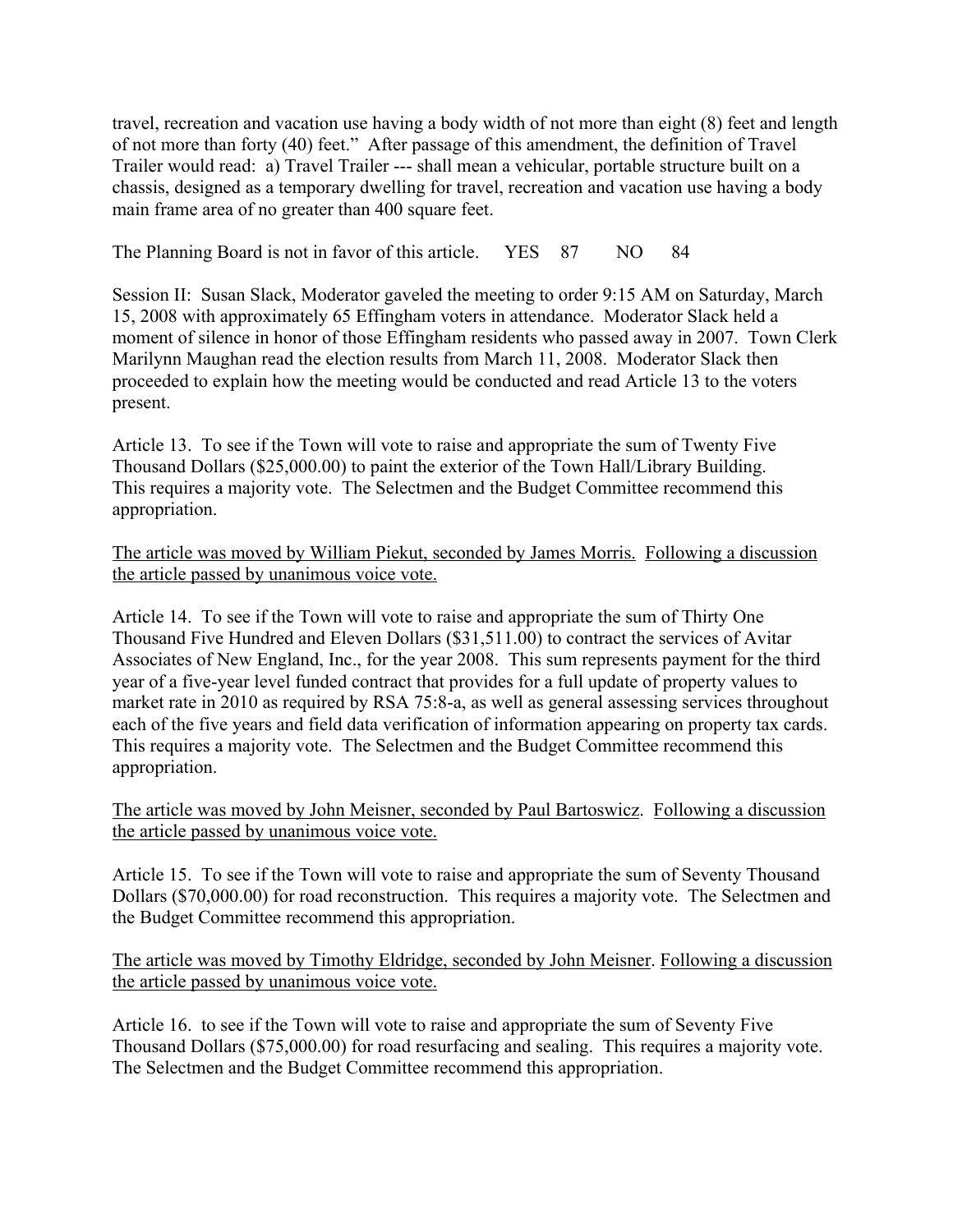The article was moved by William Piekut, seconded by John Meisner. Following a discussion the article passed by unanimous voice vote.

Article 17. To see if the Town will vote to raise and appropriate the sum of Forty Six Thousand Dollars (\$46,000.00) for payments to the following Capital Reserve Accounts:

Motion was made by Arthur Surette, seconded by James Skehan that each capital reserve account be voted on separately. The Motion passed by majority voice vote.

Invasive Aquatic Plants \$2,000.00

Motion made by Arthur Surette, seconded by James Skehan to reduce this appropriation to \$1,000.00. Following discussion, the motion to reduce the appropriation to \$1,000.00 was passed by majority voice vote.

Fire Truck/Equipment \$20,000.00

This capital reserve account appropriation of \$20,000.00 passed on unanimous voice vote.

Municipal Maintenance Garage \$1,000.00

Motion made by Arthur Surette, seconded by James Skehan to reduce this appropriation to -0-. Motion defeated by majority voice vote.

This capital reserve account appropriation of \$1,000.00 then passed on a majority voice vote.

Police Cruiser/Equipment \$5,000.00

Following discussion, this capital reserve account appropriation of \$5,000.00 passed on a majority voice vote.

Public Safety Buildings \$5,000.00

Motion made by Arthur Surette, seconded by James Skehan to reduce this appropriation to \$2,500.00. Motion defeated by hand count vote.

Following discussion, this capital reserve account appropriation of \$5,000.00 then passed on a majority voice vote.

Salt Shed \$1,000.00

This capital reserve account appropriation of \$1,000.00 passed on a majority voice vote.

Town Owned Bridges \$5,000.00

This capital reserve account appropriation of \$5,000.00 passed on a majority voice vote.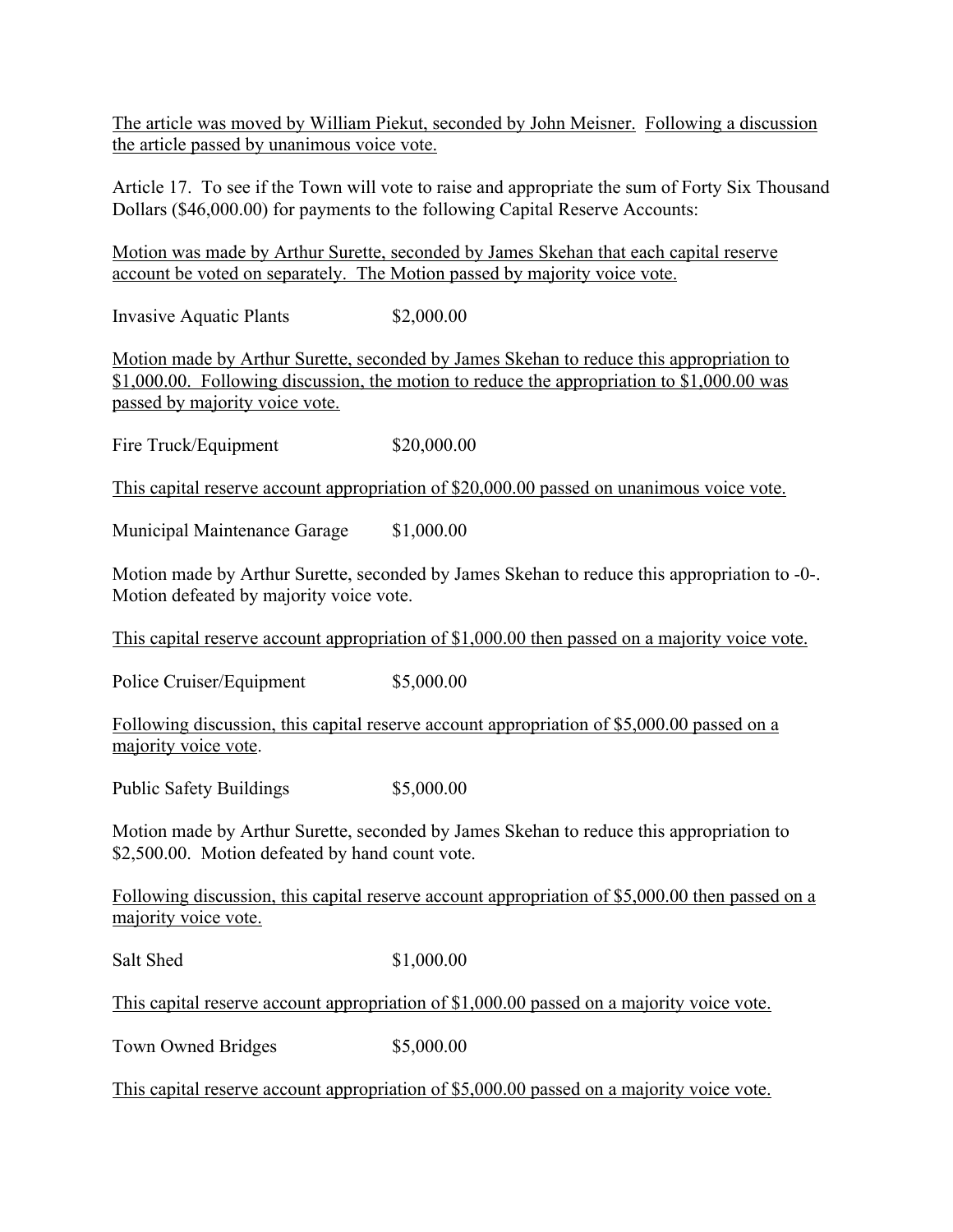Transfer Station/Recycling Center \$2,000.00

This capital reserve account appropriation of \$2,000.00 passed on a majority voice vote.

Rescue Vehicle/Equipment  $$5,000.00$ 

This capital reserve account appropriation of \$5,000.00 passed on a unanimous voice vote.

**Article 18**. To see if the Town will vote to raise and appropriate One Thousand Dollars (\$1,000.00) from the undesignated fund balance to be added to the Fire Truck and Equipment Capital Reserve Fund previously established. The \$1,000.00 was received from the Town of Parsonsfield in 2007 for Fire Department Mutual Aid. This is a special warrant article. This requires a majority vote. The Selectmen and the Budget Committee recommend this appropriation.

Moved by Timothy Eldridge, seconded by John Meisner. No discussion. Article 18 passed on a unanimous voice vote.

Motion made by Marilynn Maughan, seconded by William Piekut to restrict reconsideration of Articles 13 through 18. Motion carried by unanimous voice vote.

**Article 19**. To see if the Town will vote to raise and appropriate the sum of Two Thousand Five Hundred Dollars (\$2,500.00) to be added to the Emergency Management/Disaster Expendable Trust Fund previously established. This is a special warrant article. This requires a majority vote. The Selectmen and the Budget Committee recommend this appropriation.

Moved by William Piekut, seconded by John Meisner. No discussion. Article 19 passed on a unanimous voice vote.

**Article 20**. To see if the Town will vote to raise and appropriate the sum of Ten Thousand Dollars (\$10,000.00) to be added to the Municipal Buildings Expendable Trust Fund previously established. This is a special warrant article. This requires a majority vote. The Selectmen and the Budget Committee recommend this appropriation.

Moved by John Meisner, seconded by Timothy Eldridge. Motion made by James Skehan, seconded by Arthur Surette to reduce this article to \$5,000.00. Motion defeated by majority voice vote. Following discussion, the appropriation of \$10,000.00 was passed by majority voice vote.

**Article 21**. To see if the Town will vote to raise and appropriate the sum of One Thousand Dollars (\$1,000.00) to be added to the Planning and Land Use Expendable Trust Fund previously established. This is a special warrant article. This requires a majority vote. The Selectmen and the Budget Committee recommend this appropriation.

Moved by Timothy Eldridge, seconded by John Meisner. This appropriation of \$1,000.00 passed by unanimous voice vote.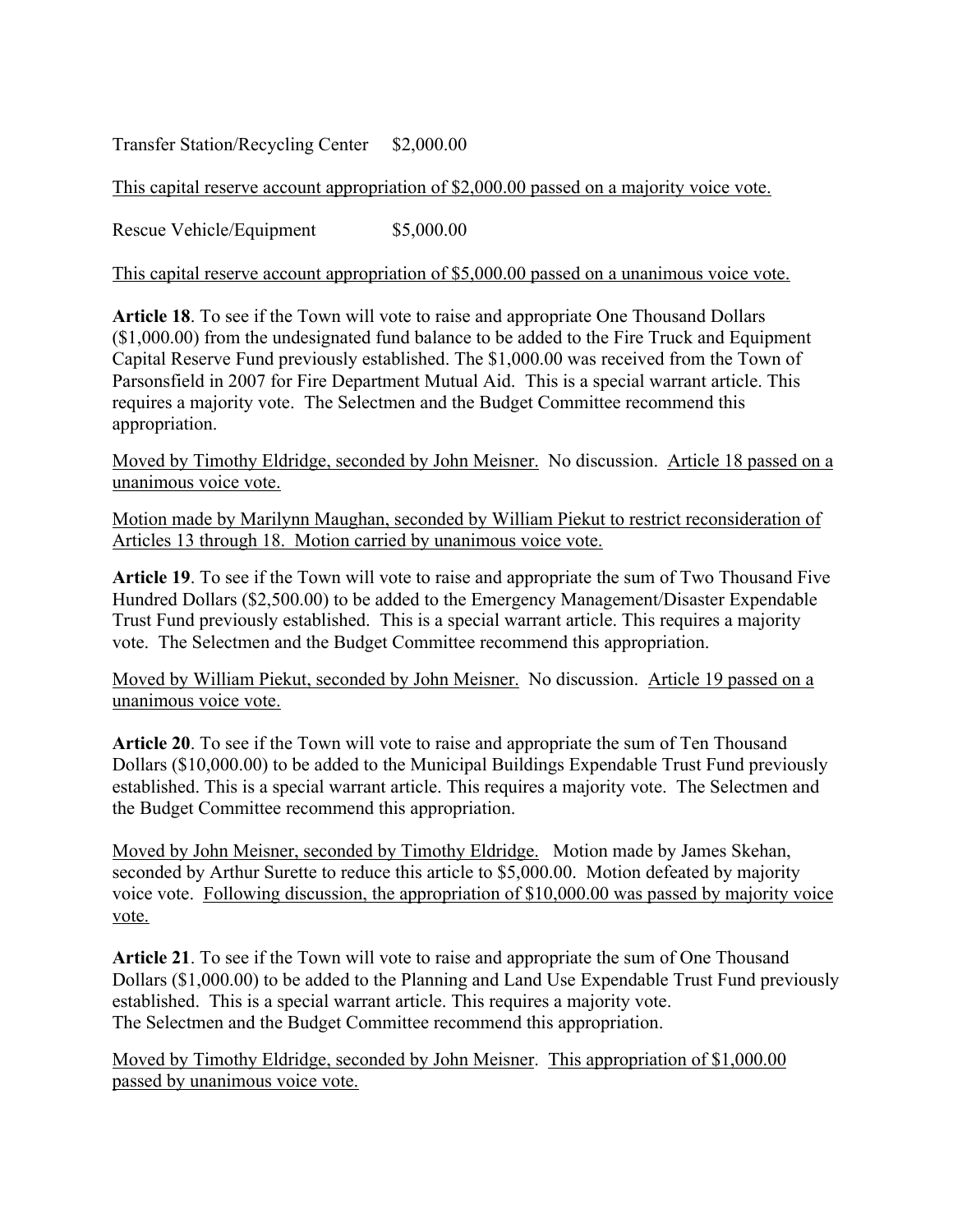**Article 22**. To see if the Town will vote to raise and appropriate the sum of Two Thousand Five Hundred Dollars (\$2,500.00) to be added to the Parks and Recreation Trust Fund previously established. This is a special warrant article. This requires a majority vote. The Selectmen and Budget Committee recommend this appropriation.

Moved by William Piekut, seconded by John Meisner. Following discussion, this appropriation passed by majority voice vote.

**Article 23**. To see if the Town will vote to raise and appropriate the sum of Two Thousand Five Hundred Dollars (\$2,500.00) to be added to the Library Equipment Expendable Trust Fund previously established. This is a special warrant article. This requires a majority vote. The Selectmen and Budget Committee recommend this appropriation.

Moved by John Meisner, seconded by Timothy Eldridge. Following discussion, this appropriation passed by unanimous voice vote.

Motion made by Timothy Eldridge, seconded by Michael Cauble to restrict reconsideration of Articles 19 through 23. Motion carried by unanimous voice vote.

**Article 24**. To see if the Town will vote to raise and appropriate the sum of Seventeen Thousand Five Hundred Dollars (\$17,500.00) for personal allotments/stipends for Effingham Fire and Rescue Department members. This requires a majority vote. The Selectmen and the Budget Committee recommend this appropriation.

Moved by Timothy Eldridge, seconded by William Piekut. Following discussion, a motion was made by Michael Gruel, seconded by Irene Riordan to increase this appropriation to \$20,000.00. The motion passed on majority voice vote. Following the passing of the motion, the increase of \$20,000.00 passed on majority voice vote.

**Article 25**. To see if the Town will vote to raise and appropriate the sum of Two Thousand Two Hundred Dollars (\$2,200.00) for a survey and placement of permanent markers at Woodland Cemetery. This survey will entail the original section of Woodland Cemetery and establish an additional section of equal size. This requires a majority vote. The Selectmen and Budget Committee recommend this appropriation.

Moved by William Piekut, seconded by John Meisner. Following discussion, the appropriation passed by unanimous voice vote.

**Article 26.** To see if the Town will vote to raise and appropriate the Budget Committee and the Selectmen's recommended sum of \$1,269,134.00 for the ensuing year for general operations. The article was moved by John Meisner, seconded by Timothy Eldridge. The general operating budget was passed at \$1, 270, 134.00. This figure passed by majority voice vote. The following is a breakdown by account as to how this figure was derived, with the various discussions, if any ensued.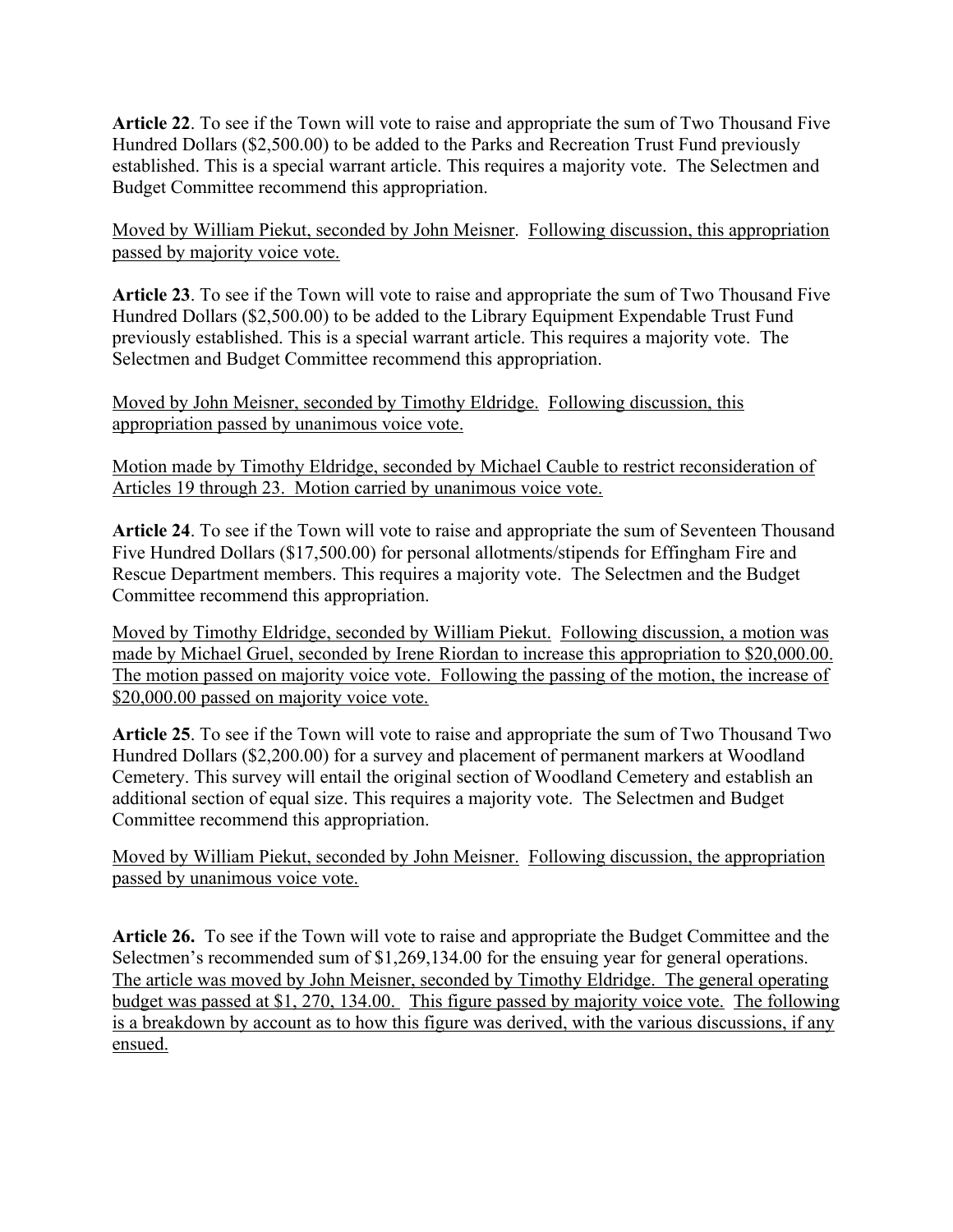# 4130 · Executive

| <b>Benevolence Expenses</b>            | 200.00   |
|----------------------------------------|----------|
| <b>Computer &amp; Network Expense</b>  | 2,000.00 |
| Mileage                                | 200.00   |
| <b>Office Equipment &amp; Supplies</b> | 3,000.00 |
| Postage                                | 1,000.00 |

#### *Salaries*

|                                        | <b>Administrative Assistant</b> | 31,200.00 |
|----------------------------------------|---------------------------------|-----------|
|                                        | <b>Clerical Support</b>         | 7,160.00  |
|                                        | <b>Moderator</b>                | 500.00    |
|                                        | <b>Selectmen</b>                | 21,000.00 |
|                                        | <b>Trustee of Trust Funds</b>   | 300.00    |
| <b>Total Salaries</b>                  |                                 | 60,160.00 |
| <b>Telephone</b>                       |                                 | 1,500.00  |
| <b>Town Meeting Expense</b>            |                                 | 200.00    |
| <b>Town Report Printing</b>            |                                 | 1,900.00  |
| <b>Workshops &amp; Seminars</b>        |                                 | 500.00    |
| Total 4130 · Executive                 |                                 | 70,660.00 |
| $4140 \cdot$ Election & Registration   |                                 |           |
| <b>Advertising</b>                     |                                 | 500.00    |
| <b>Association dues</b>                |                                 | 20.00     |
| <b>Election Supplies</b>               |                                 | 750.00    |
| <b>Mileage</b>                         |                                 | 150.00    |
| <b>Office Equipment &amp; Supplies</b> |                                 | 800.00    |
| Postage                                |                                 | 700.00    |
| <b>Salaries</b>                        |                                 |           |
|                                        | <b>Ballot Clerk</b>             | 1,300.00  |
|                                        | <b>Deputy Town Clerk</b>        | 3,250.00  |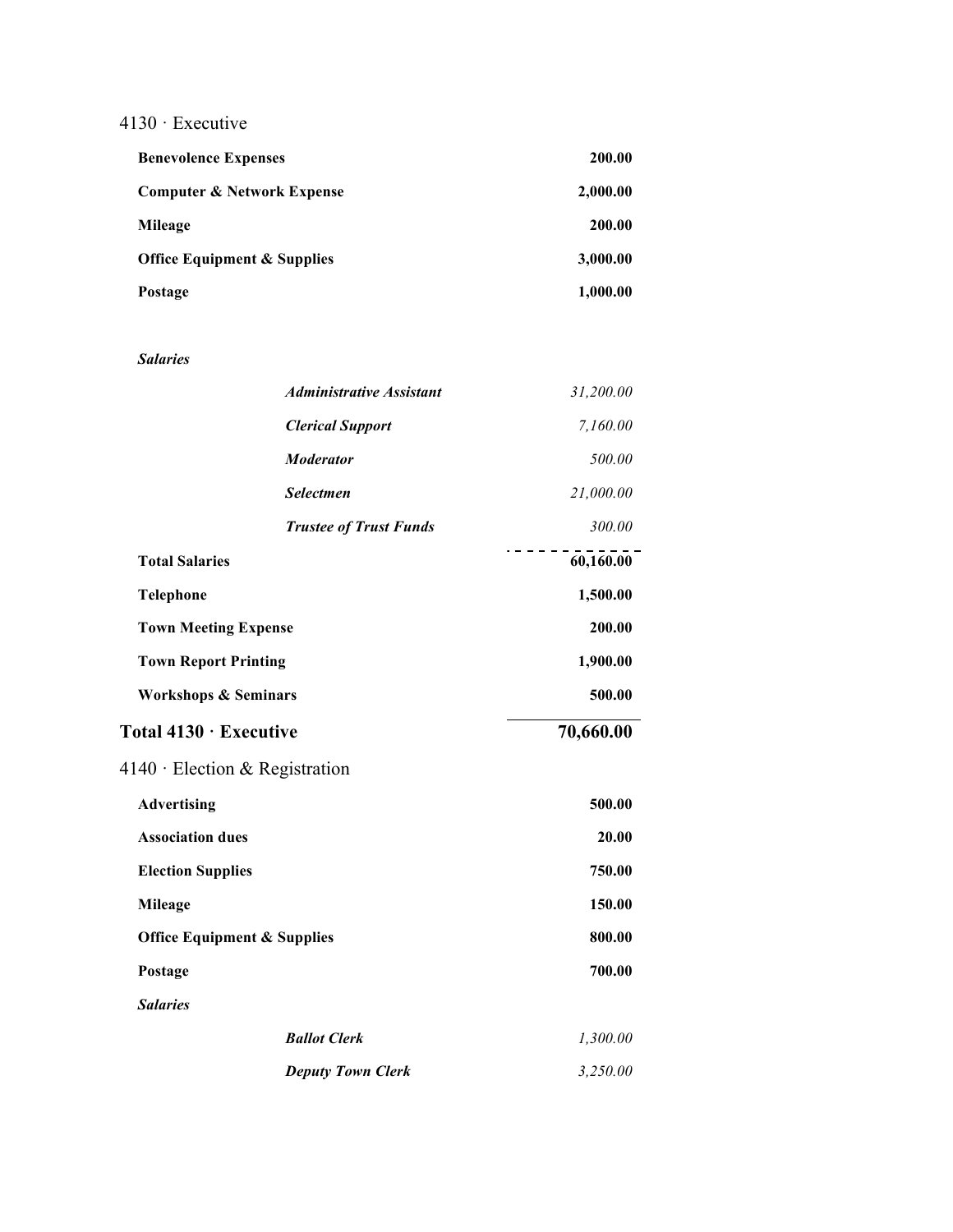|                                        | <b>Town Clerk</b>           | 3,000.00  |
|----------------------------------------|-----------------------------|-----------|
| <b>Total Salaries</b>                  |                             | 7,550.00  |
| Telephone                              |                             | 550.00    |
| <b>Town Clerk Fees</b>                 |                             | 12,000.00 |
| <b>Workshops &amp; Seminars</b>        |                             | 560.00    |
| Total 4140 · Election & Registration   |                             | 23,580.00 |
| 4141 • Checklist Supervisors           |                             |           |
| <b>Advertising</b>                     |                             | 200.00    |
| Postage                                |                             | 75.00     |
| <b>Salaries</b>                        |                             | 1,500.00  |
| Supplies/mileage                       |                             | 350.00    |
| <b>Workshops &amp; Seminars</b>        |                             | 300.00    |
| Total 4141 · Checklist Supervisors     |                             | 2,425.00  |
| 4150 · Financial Administration        |                             |           |
| <b>Advertising</b>                     |                             |           |
| <b>Association dues</b>                |                             | 20.00     |
| <b>Auditors</b>                        |                             | 5,000.00  |
| <b>Bank Service Charges</b>            |                             | 400.00    |
| <b>Financial/banking supplies</b>      |                             | 400.00    |
| <b>Mileage</b>                         |                             | 150.00    |
| <b>Office Equipment &amp; Supplies</b> |                             | 500.00    |
| Postage                                |                             | 2,500.00  |
| <b>Registry of Deeds</b>               |                             | 750.00    |
| <b>Salaries</b>                        |                             |           |
|                                        | <b>Deputy Tax Collector</b> | 3,250.00  |
|                                        | <b>Deputy Treasurer</b>     | 725.00    |
|                                        | <b>Tax Collector</b>        | 3,000.00  |
|                                        | <b>Treasurer</b>            | 1,717.00  |
| <b>Total Salaries</b>                  |                             | 8,692.00  |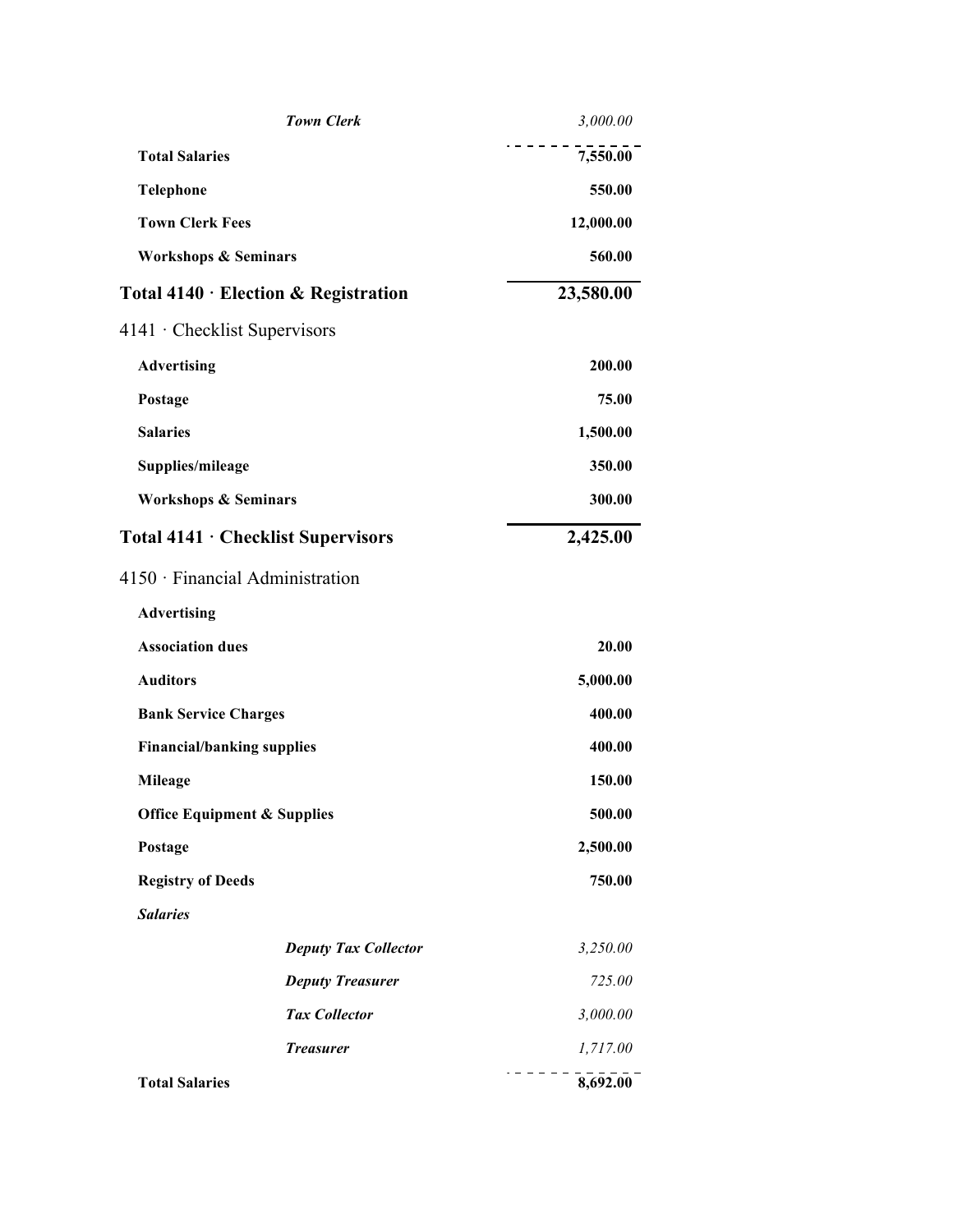| <b>Software Support</b>               | 1,800.00  |
|---------------------------------------|-----------|
| <b>Tax Collectors Fees</b>            | 7,500.00  |
| <b>Telephone</b>                      | 550.00    |
| <b>Workshops &amp; Seminars</b>       | 560.00    |
| Total 4150 · Financial Administration | 28,822.00 |
| $4151 \cdot$ Budget Committee         |           |
| <b>Advertising</b>                    | 85.00     |
| <b>Mileage</b>                        | 150.00    |
| <b>Workshops &amp; Seminars</b>       | 200.00    |
| Total 4151 · Budget Committee         | 435.00    |
| $4152 \cdot$ Assessing                |           |
| <b>Equipment &amp; Supplies</b>       | 300.00    |
| <b>Mileage</b>                        | 150.00    |
| Postage                               | 400.00    |
| <b>Salaries</b>                       | 14,320.00 |
| <b>Software Support</b>               | 2,100.00  |
| <b>Tax Map Maintenance</b>            | 2,500.00  |
| <b>Workshops &amp; Seminars</b>       | 500.00    |
| Total 4152 · Assessing                | 20,270.00 |
| $4153 \cdot$ Legal                    | 30,000.00 |
| 4155 · Payroll Expenses               |           |
| <b>New Hampshire Retirement-Town</b>  | 13,000.00 |
| 4155 · Payroll Expenses - Other       | 20,000.00 |
| Total 4155 · Payroll Expenses         | 33,000.00 |
| 4191 · Planning & Zoning              |           |
| 4191.1 · Planning Board               | 4,414.00  |
| 4191.2 · Enforcement Officer          | 10,500.00 |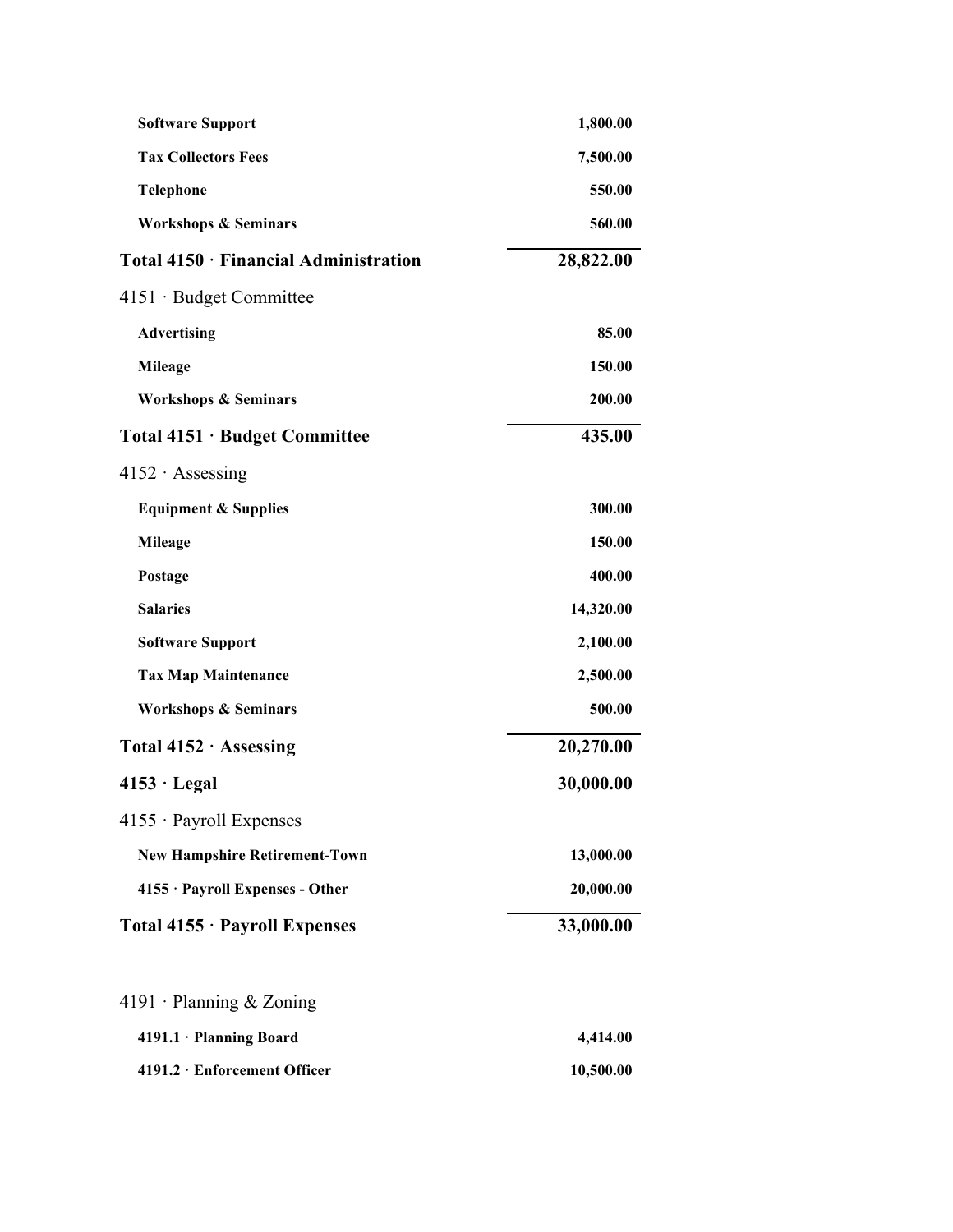| 4191.3 · Zoning Board of Adjustment      |                                | 2,555.00  |
|------------------------------------------|--------------------------------|-----------|
| 4191.4 · Historical District Commission  |                                | 349.00    |
| Total $4191 \cdot$ Planning & Zoning     |                                | 17,818.00 |
|                                          |                                |           |
| $4194 \cdot$ Government Buildings        |                                |           |
| Building maintenance/supplies/equipment  |                                | 15,000.00 |
| Electricity                              |                                | 12,000.00 |
| <b>Heating Fuel</b>                      |                                | 12,000.00 |
| <b>Salaries</b>                          |                                | 4,000.00  |
| <b>Sanitation</b>                        |                                | 1,500.00  |
| Total 4194 · Government Buildings        |                                | 44,500.00 |
| 4195 · Cemeteries                        |                                | 4,000.00  |
| $4196 \cdot$ Insurance Fees              |                                |           |
| <b>Employee Insurance</b>                |                                | 57,550.00 |
| Primex/ UE & WC                          |                                | 8,000.00  |
| <b>Property Liability</b>                |                                | 15,500.00 |
| Total 4196 · Insurance Fees              |                                | 81,050.00 |
| $4197 \cdot$ Advertising & Regional Dues |                                | 3,000.00  |
| 4210 · Police                            |                                |           |
|                                          | <b>Association Dues</b>        | 20.00     |
|                                          | Equipment                      | 1,000.00  |
|                                          | Fuel                           | 6,000.00  |
|                                          | Postage                        | 100.00    |
|                                          | <b>Radar recertification</b>   | 120.00    |
|                                          | Radio maintenance              | 500.00    |
|                                          | <b>Salaries</b>                |           |
|                                          | <b>Police Chief Salary</b>     | 52,000.00 |
|                                          | <b>Police Officer Salaries</b> | 6,000.00  |
|                                          | <b>Police Sergeant Salary</b>  | 47,000.00 |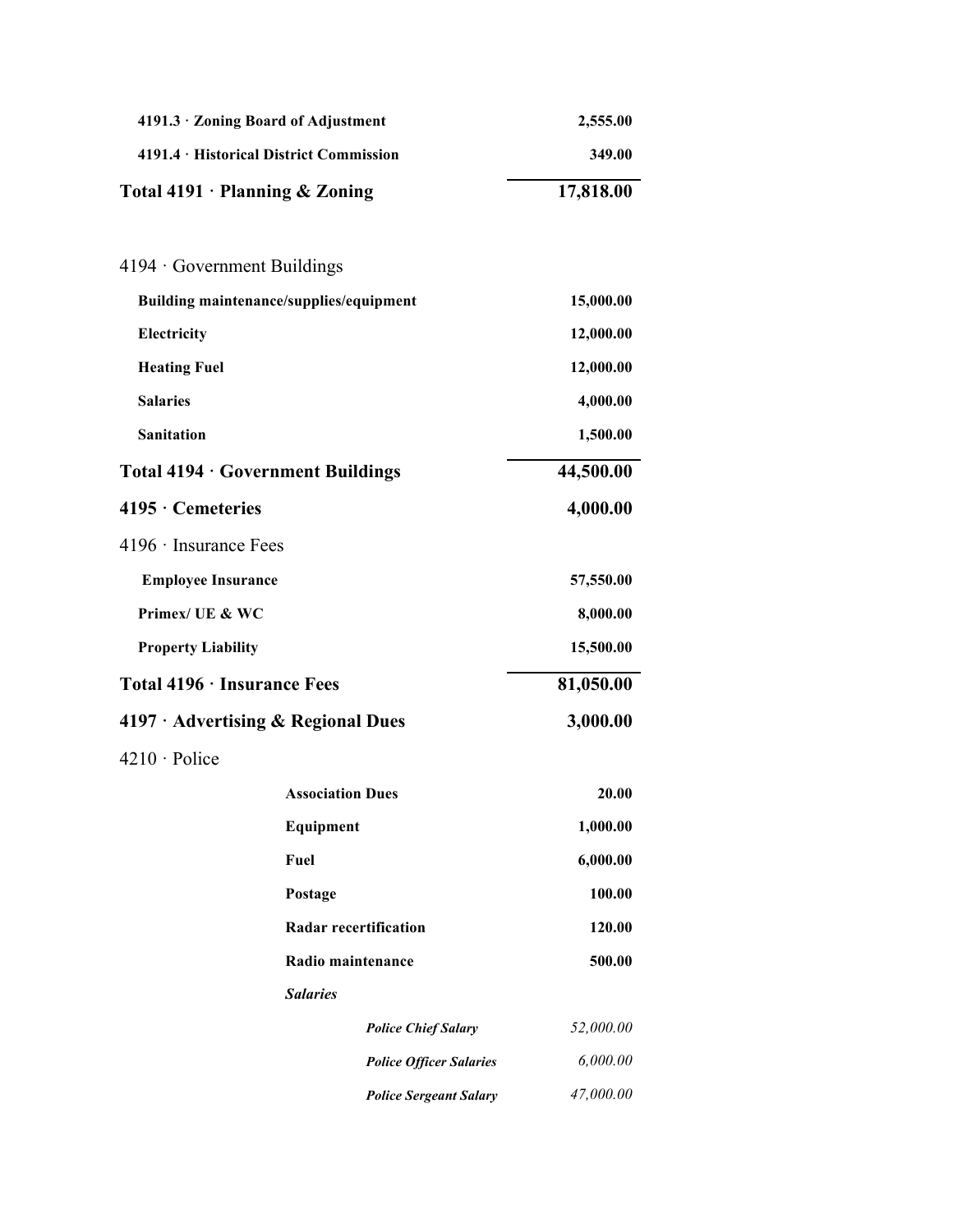|                           | <b>Secretary</b>           | 5,000.00   |
|---------------------------|----------------------------|------------|
|                           | <b>Total Salaries</b>      | 110,000.00 |
|                           | <b>Supplies</b>            | 1,000.00   |
|                           | <b>Telephone</b>           | 1,200.00   |
|                           | Training                   | 250.00     |
|                           | Uniforms & protective gear | 1,500.00   |
|                           | <b>Vehicle Maintenance</b> | 2,000.00   |
| Total $4210 \cdot$ Police |                            | 123,690.00 |

# 4220 · Fire/Rescue Department

| <b>Disease Protection</b>              | 1,000.00  |  |
|----------------------------------------|-----------|--|
| <b>Fire Prevention</b>                 | 1,000.00  |  |
| Fuel                                   | 3,000.00  |  |
| <b>General Expenses &amp; Supplies</b> | 1,000.00  |  |
| <b>Medical Supplies</b>                | 1,200.00  |  |
| <b>Medstar Contract</b>                | 22,837.00 |  |
| <b>Mileage</b>                         | 1,000.00  |  |
| <b>Mutual Aid &amp; Dues</b>           | 5,500.00  |  |
| <b>New Equipment Purchase</b>          | 13,850.00 |  |
| Radio                                  | 2,500.00  |  |
| Secretary                              | 4,500.00  |  |
| <b>Telephone</b>                       | 1,875.00  |  |
| Training                               | 8,500.00  |  |
| Truck & Equipment Maintenance          | 14,500.00 |  |
| Total 4220 · Fire/Rescue Department    | 82,262.00 |  |
| $4290 \cdot$ Emergency/Forest          |           |  |
| <b>Emergency Management</b>            | 800.00    |  |
| <b>Forest Fires</b>                    | 2,500.00  |  |
| Total 4290 · Emergency/Forest          | 3,300.00  |  |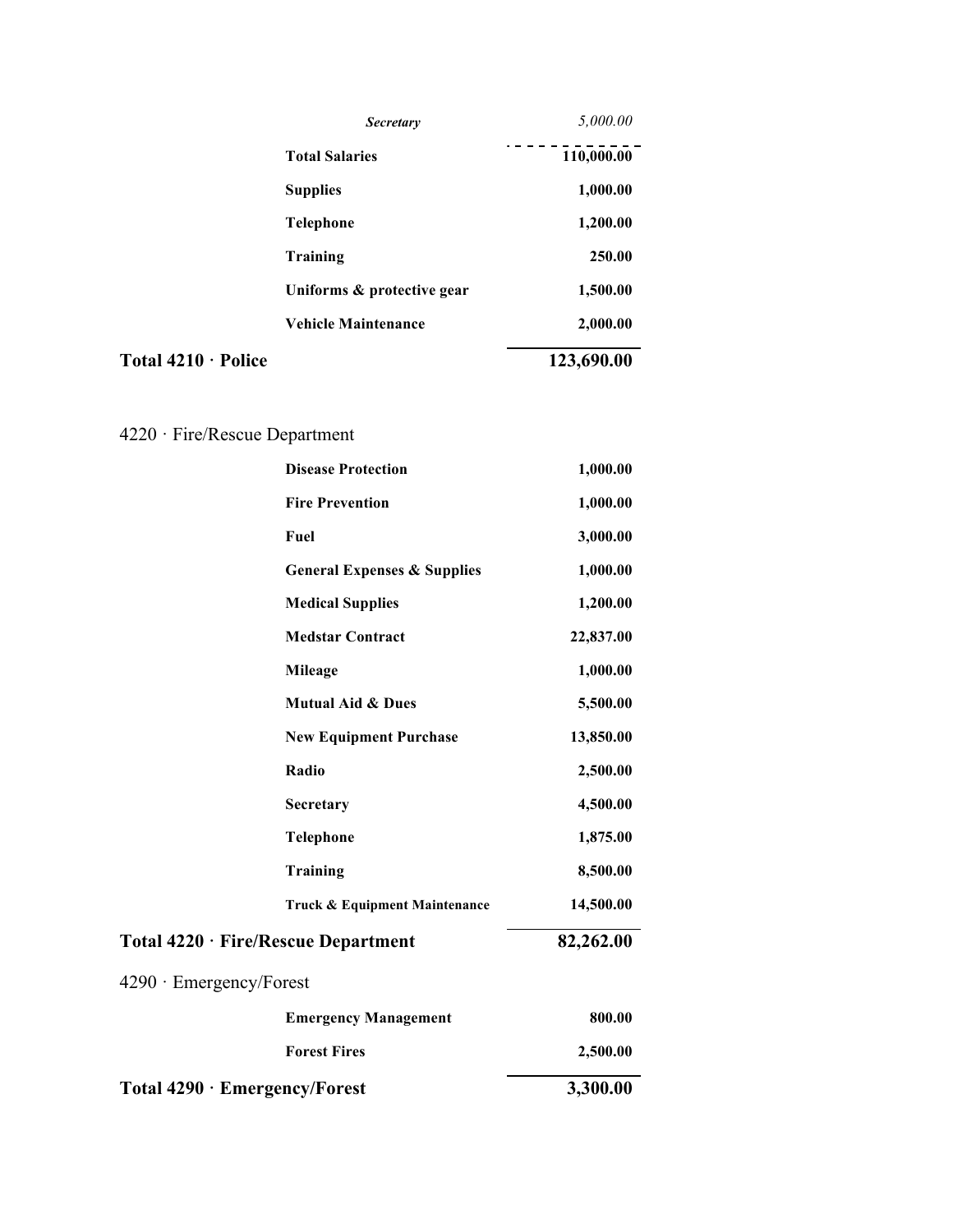# 4312 · Highways & Streets

# **4312.3 · Road Maintenance**

|                                      | <b>Calcium Chloride</b>            | 20,500.00  |
|--------------------------------------|------------------------------------|------------|
|                                      | <b>Materials</b>                   | 37,000.00  |
|                                      | <b>Road Maintenance Contractor</b> | 60,000.00  |
|                                      | <b>Roadside Chipping</b>           | 5,000.00   |
|                                      | <b>Roadside Mowing</b>             | 11,000.00  |
|                                      | <b>Signs &amp; Equipment</b>       | 1,500.00   |
| Total 4312.3 · Road Maintenance      |                                    | 135,000.00 |
| 4312.5 Winter Roads                  |                                    |            |
|                                      | <b>Contract Payment</b>            | 188,000.00 |
|                                      | <b>Materials</b>                   | 75,000.00  |
| Total 4312.5 · Winter Roads          |                                    | 263,000.00 |
| Total 4312 · Highways & Streets      |                                    | 398,000.00 |
| $4316 \cdot$ Street Lighting         |                                    | 5,000.00   |
| 4323 · Solid Waste Collection        |                                    |            |
| <b>Certification/Training</b>        |                                    | 300.00     |
| Repairs & Maintenance                |                                    | 1,500.00   |
| <b>Salaries</b>                      |                                    | 40,200.00  |
| <b>Supplies</b>                      |                                    | 700.00     |
| <b>Telephone</b>                     |                                    | 550.00     |
| <b>Household Hazardous Waste Day</b> |                                    | 1,097.00   |
| Total 4323 · Solid Waste Collection  |                                    | 44,347.00  |
| 4324 · Solid Waste Disposal          |                                    |            |
| <b>Waste Management Containers</b>   |                                    | 110,000.00 |
| 4324.05 · Tire/metal/paper disposal  |                                    | 9,000.00   |
| Total 4324 · Solid Waste Disposal    |                                    | 119,000.00 |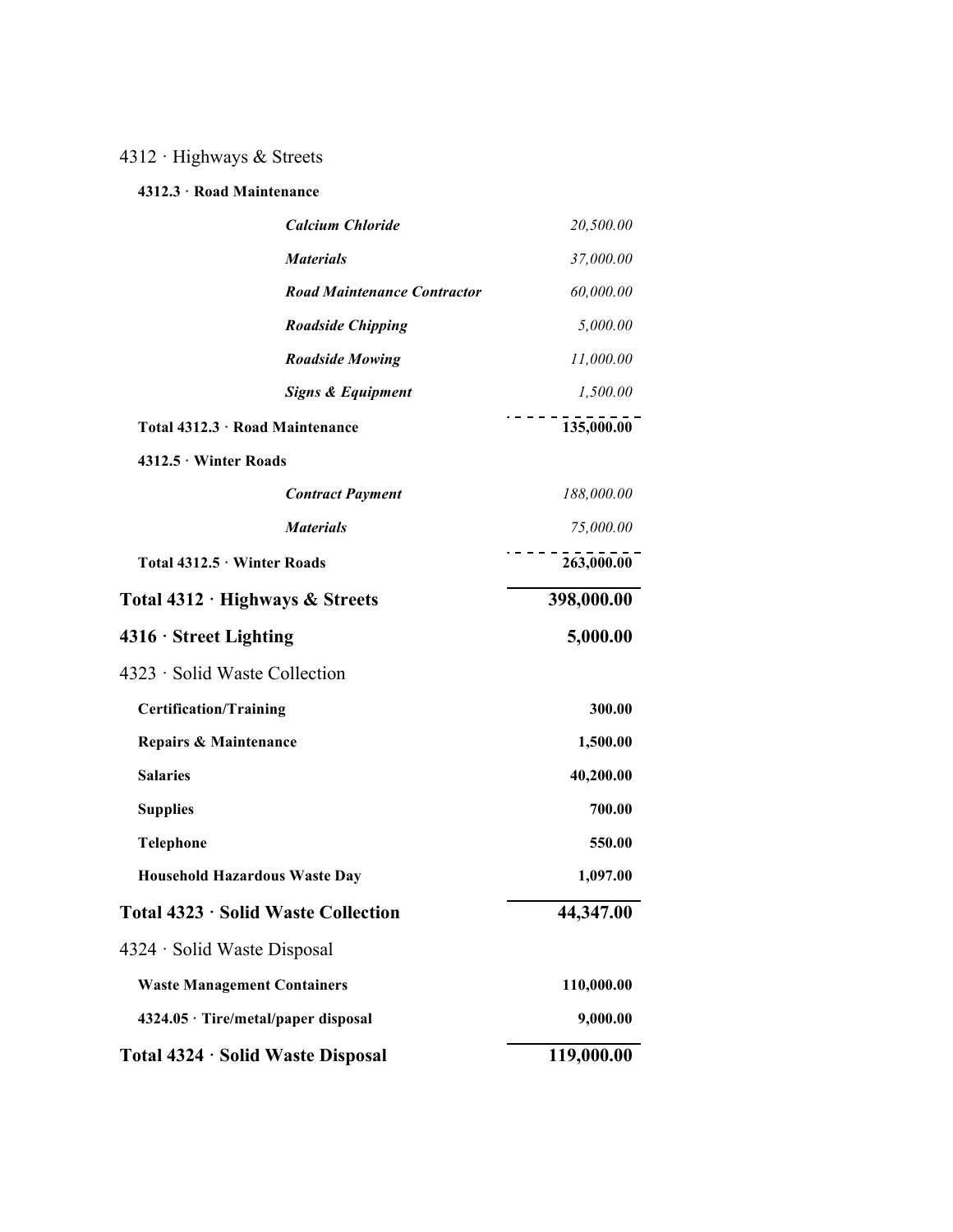| 4325 · Solid Waste Clean Up                    |           |
|------------------------------------------------|-----------|
| <b>Landfill Monitoring</b>                     | 6,150.00  |
| Total 4325 · Solid Waste Clean Up              | 6,150.00  |
| $4414 \cdot$ Dog Officer                       |           |
| <b>Humane Society Fees</b>                     | 1,000.00  |
| <b>Salary</b>                                  | 6,000.00  |
| <b>Supplies &amp; Equipment</b>                | 1,500.00  |
| Total $4414 \cdot$ Dog Officer                 | 8,500.00  |
| $4415$ Health Agencies & Hospitals             |           |
| <b>Agape Food Pantry</b>                       | 800.00    |
| <b>American Red Cross</b>                      | 400.00    |
| <b>Northern Human Services</b>                 | 716.00    |
| <b>Ossipee Children's Fund</b>                 | 750.00    |
| <b>Starting Point</b>                          | 500.00    |
| <b>Tri-County CAP</b>                          | 2,000.00  |
| <b>VNA</b>                                     | 3,499.00  |
| <b>White Mountain Community Health Center</b>  | 1,100.00  |
| Total $4415 \cdot$ Health Agencies & Hospitals | 9,765.00  |
| 4442 · General Assistance                      | 20,000.00 |
| $4445.2 \cdot$ Meals on Wheels                 | 3,000.00  |
| $4520 \cdot$ Parks & Recreation                |           |
| <b>Town of Ossipee</b>                         | 3,500.00  |
| Total 4520 · Parks & Recreation                | 3,500.00  |
| $4550 \cdot Library$                           |           |
| <b>Other Expenses</b>                          | 12,200.00 |
| <b>Salaries</b>                                | 31,300.00 |
| Total $4550 \cdot$ Library                     | 43,500.00 |
| 4583 · Patriotic Purposes                      | 1,000.00  |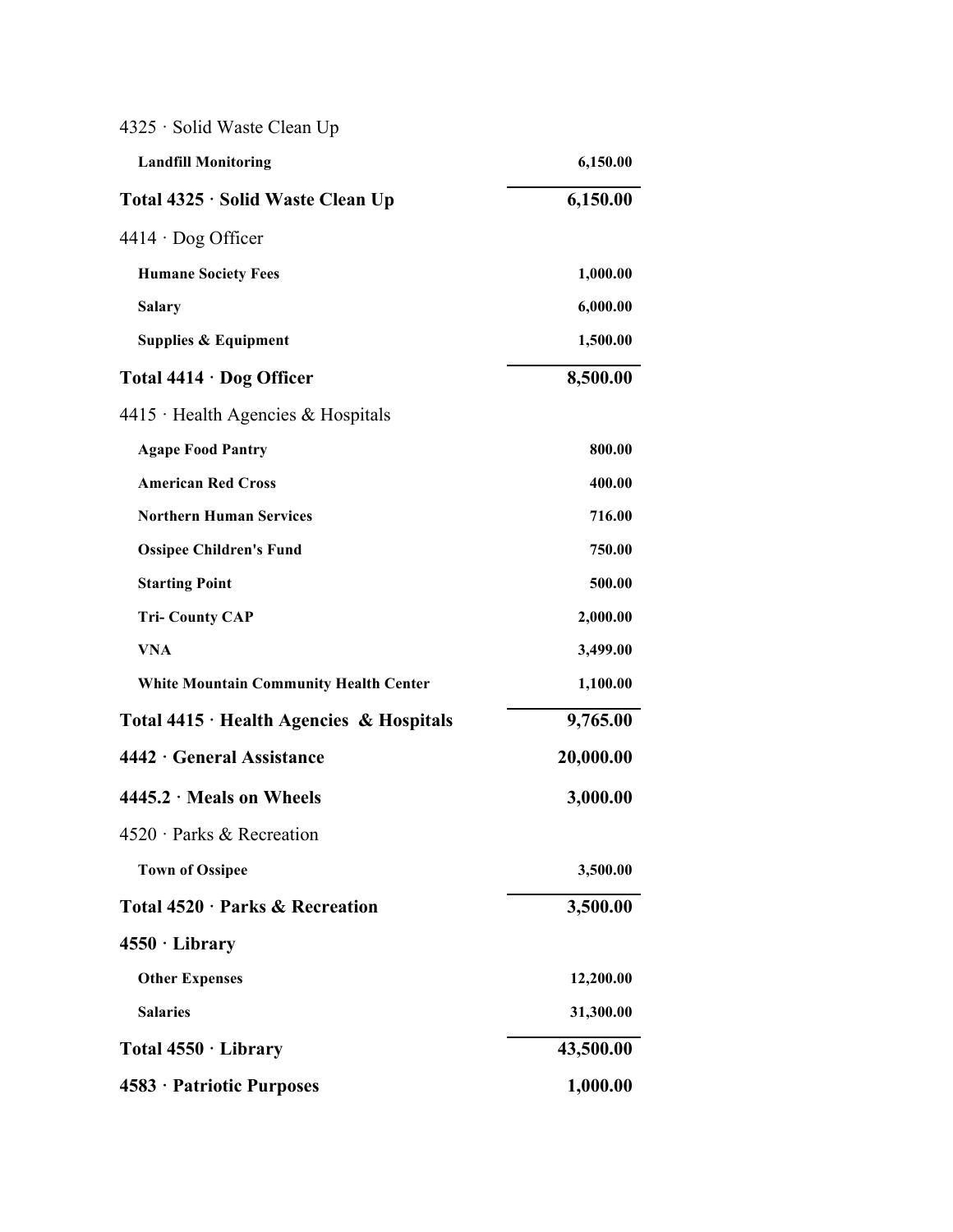| $4611.2 \cdot$ Conservation Commission            | 2,950.00       |
|---------------------------------------------------|----------------|
| $4619 \cdot$ Town Forester                        | 1,500.00       |
|                                                   |                |
|                                                   |                |
| $4711 \cdot$ Debt Service                         |                |
| 4711.1 · Principal/Long Term Notes                | 29,000.00      |
| 4721 · Interest/Long Term Notes                   | 2,610.00       |
| $4723 \cdot$ TAN Interest                         | 2,500.00       |
| <b>Total 4711 <math>\cdot</math> Debt Service</b> | 34,110.00      |
|                                                   |                |
| <b>Total Operating Budget</b>                     | \$1,269,134.00 |

Discussion: James Skehan made a motion to reduce the Legal line from \$30,000.00 to \$20,000.00. Irene Riordan seconded the motion. Motion failed by majority voice vote. Timothy Murphy made a motion to increase the Cemeteries line from \$4,000.00 to \$7,000.00. Motion was seconded by Henry Spencer. Motion failed by majority voice vote. Timothy Murphy then made a motion to increase the Cemeteries line from \$4,000.00 to \$5,000.00, Motion was seconded by William Piekut. This motion carried by majority voice vote. Cathy Leeming made a motion to reduce the Dog Officer salary line from \$6,000.00 to -0-. Motion was seconded by Emelyn Albert. Motion failed by majority voice vote. Alton Leeming made a motion to increase the appropriation for Agape Ministries from \$800.00 to \$1,200.00. The motion was seconded by Eric Potter. Motion failed by majority voice vote. Irene Riordan asked why the increase in the Library salary line. Ms. Marilyn O'Kelly, the Librarian explained that she had requested 4 hours of administrative time outside of the open library hours. Irene Riordan made a motion to reduce the amount of hours requested from 4 hours to 2 hours resulting in a decrease in the Library salary line by \$1,175.50. The motion was seconded by Maureen Spencer. Motion defeated by majority voice vote.

Motion made by Frank Keville, seconded by James Skehan to restrict reconsideration of Articles 24 through 26. Motion passed on unanimous voice vote.

**Article 27**. To see if the Town will vote to raise and appropriate the sum of Fifteen Thousand Eight Hundred Fifteen Dollars (\$15,815.00) to purchase a defibrillator for the Effingham Fire/ Rescue Department's Ambulance/Rescue Unit and to authorize the withdrawal of Fifteen Thousand Eight Hundred Fifteen Dollars (\$15,815.00) from the Rescue Vehicle and Equipment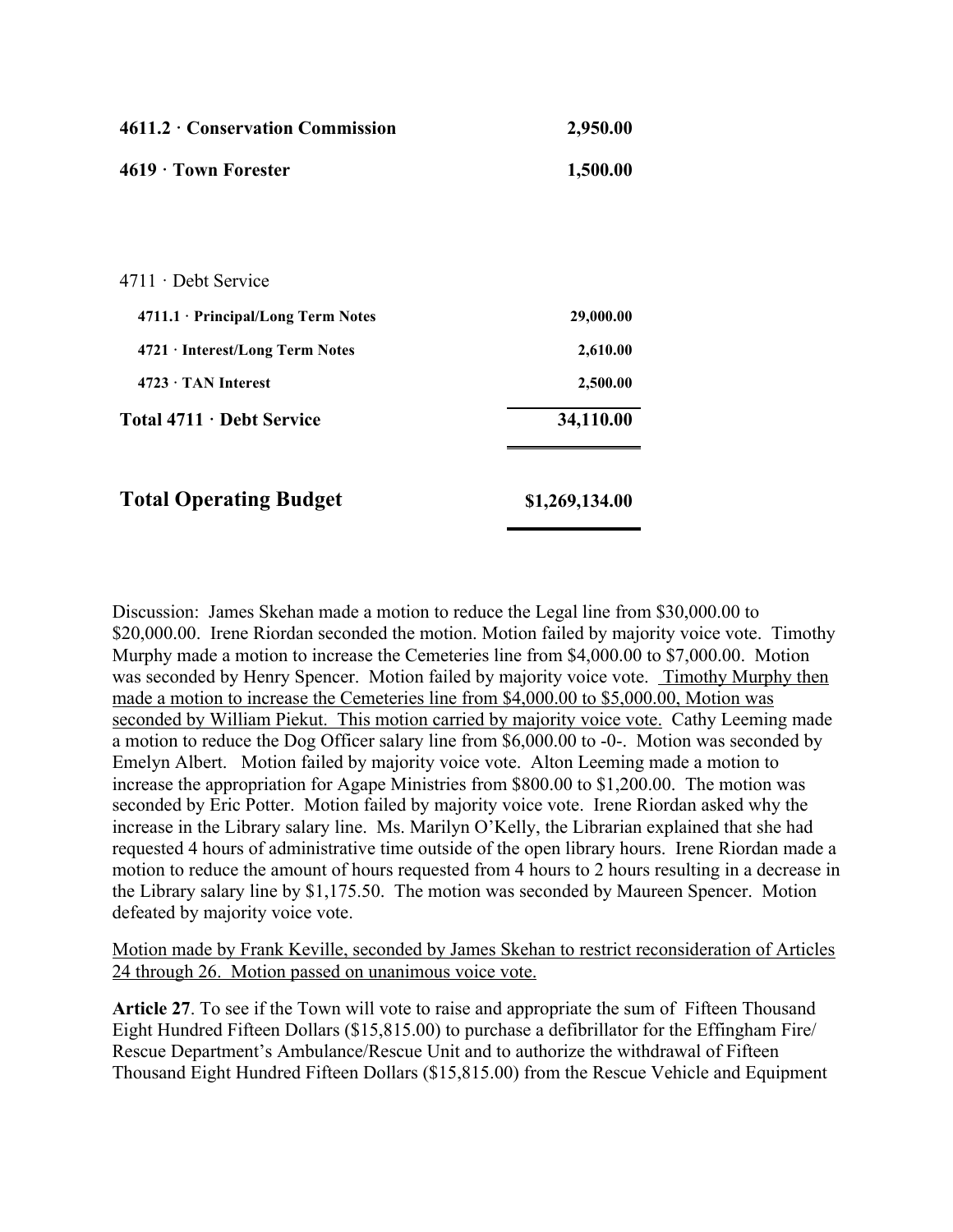Capital Reserve Fund, created for that purpose. This is a special warrant article. This requires a majority vote. The Selectmen and the Budget Committee recommend this appropriation.

# Moved by William Piekut, seconded by John Meisner. This appropriation passed on unanimous voice vote.

**Article 28**. To see if the Town will vote to authorize the Board of Selectmen to establish and amend license and permit fees provided under RSA 41:9a. This authorization will remain in effect until rescinded by a vote of the legislative body. RSA 41:9-a states "Such fees or charges shall not exceed, in the case of licenses or permit, an amount reasonably calculated to cover the town's regulatory, administrative and enforcement costs." This requires a majority vote. The Selectmen and the Budget Committee recommend this article.

# Moved by William Piekut, seconded by John Meisner. Article passed by unanimous voice vote.

**Article 29**. To see if the Town will vote to withdraw from the General Government Building Expendable Trust Fund a sum not to exceed \$2500 to repair and alter the existing double inside doors (including panic bars) in the lobby of the Library Building (old Town Hall) to comply with the existing New Hampshire Fire Codes. All work must be completed by June 30, 2008. This is petitioned by Irene Riordan and others. The Selectmen and the Budget Committee do not recommend this appropriation.

Moved by Irene Riordan, seconded by Henry Spencer. Motion was made by Irene Riordan, seconded by Henry Spencer to amend the article to read: . . . existing double inside doors in the lobby . . . deleting the part "(including panic bars)". The motion passed on a majority voice vote. Following a lengthy discussion, the article passed on a hand vote of 31 to 20.

**Article 30**. To see if the Town will vote to accept the reports of its agents and auditors.

Moved by John Meisner, seconded by Timothy Eldridge. Article passed on unanimous voice vote.

**Article 31**. To transact any other business that may legally come before said meeting.

Discussion: Gwen English suggested that we make donations to Alton Leeming for Agape Ministries food pantry. Motion made by Irene Riordan, seconded by David Manley to restrict reconsideration of Articles 27 through 30. Motion passed on unanimous voice vote. Henry Spencer asked everyone to sign up for a library card as the Library is trying to receive a \$25,000 grant. Deborah Keville announced the Celebrate Effingham schedule for 2008.

The 2008 Effingham Town Meeting was adjourned by unanimous voice vote at 1:15 PM.

The following town officials were sworn-in by Town Clerk Marilynn Maughan following the adjournment of the 2008 Effingham Town Meeting:

Susan Slack, Moderator Timothy Eldridge, Selectman, three year term Deanna Amaral, Library Trustee, three year term